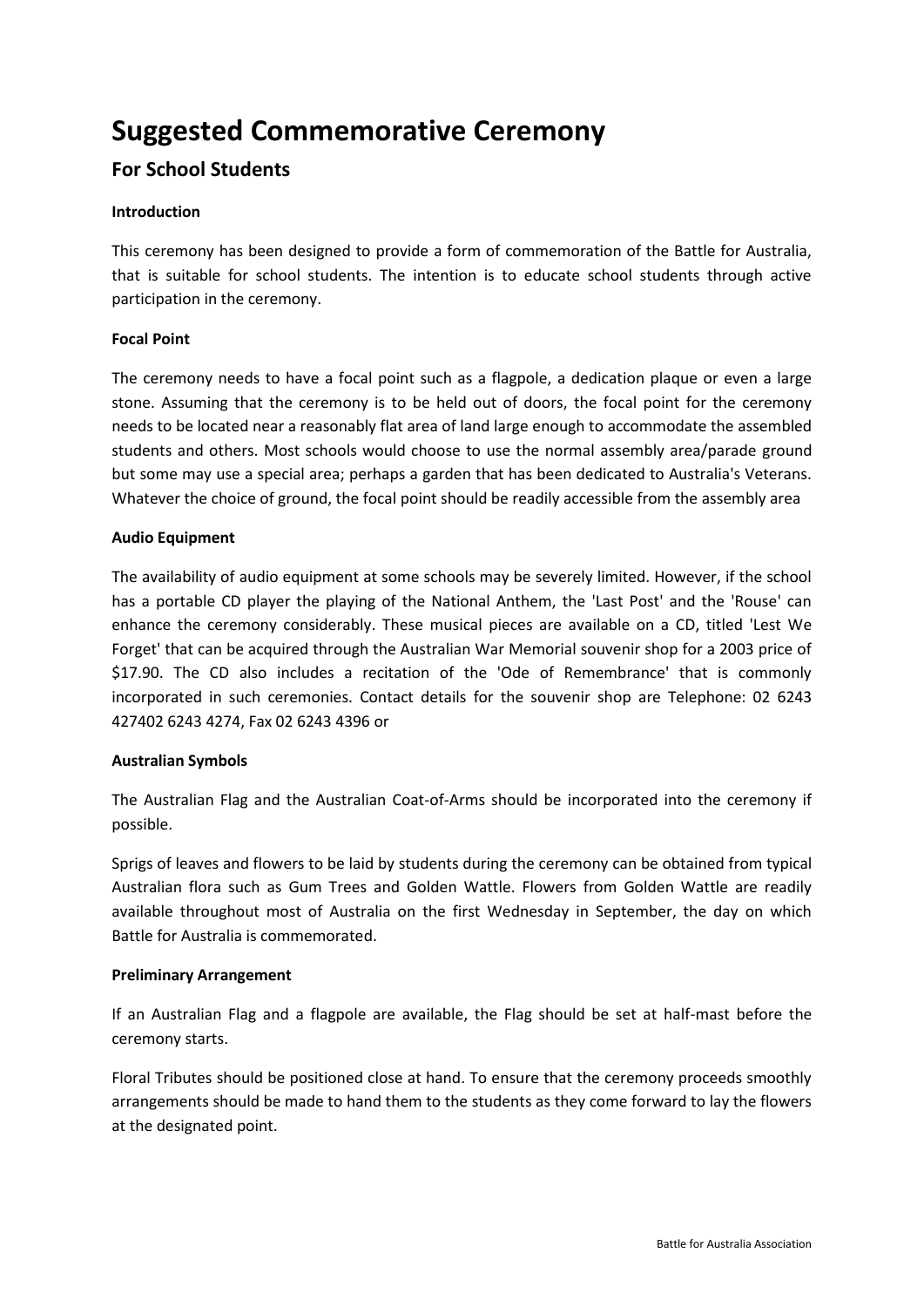## **Form of Ceremony**

- 1. Students assemble
- 2. Welcoming Address by the Master of Ceremonies (MC)
- 3. A Speaker informs the assembly of the significance of the occasion. The Speaker or Speakers can be students who read a short history of the Battle for Australia. Such a short history is shown below.
- 4. Students sing 'We are Australian'. The words of the song are shown below.
- 5. Floral Tributes are laid by students whilst other students recount the main events of the Battle for Australia. The main events are listed below.
- 6. Play the 'Last Post'
- 7. The 'Ode of Remembrance' is recited by a student
- 8. One Minute Silence
- 9. Play the 'Rouse'. The flag is raised to the masthead whilst the 'Rouse' is played
- 10. The National Anthem is sung, accompanied by played music.
- 11. The MC thanks the assembly for their attendance
- 12. Students Disperse

# **A Short History of the Battle For Australia**

Australian forces were involved in World War 2 from the declaration of war on 3 September 1939. The early years saw the Navy in action on all oceans, the Army fighting in the Middle East, in Greece, Crete and Syria, and the Air Force supporting those Army operations and also operating from bases in Britain. On 7-8 December 1941 the Japanese entered the war by attacking American, British Commonwealth and Dutch Forces in South East Asia and in the Pacific.

The Battle for Australia had begun.

The Japanese overwhelmed the Allied forces, capturing Rabaul, which was then Australian territory, on 23 January and Singapore on 15 February 1942. During the Japanese invasion of the island chain from Singapore across the north of Australia, the cruiser HMAS Perth was sunk (1 March) in the Battle of Sunda Strait, HMAS Yarra was sunk (4 March) defending a convoy south of Java and HMAS Vampire was sunk (9 April) in the Bay of Bengal.

Using Rabaul as their main base in May 1942 the Japanese sought to threaten and isolate Australia and attempted a direct sea-borne landing at Port Moresby in Papua New Guinea. They were turned back by a combined Australian and American naval force in the Battle of the Coral Sea. This battle was the first naval engagement in history where the opposing fleets, using carrier borne aircraft, were never in direct sight of each other.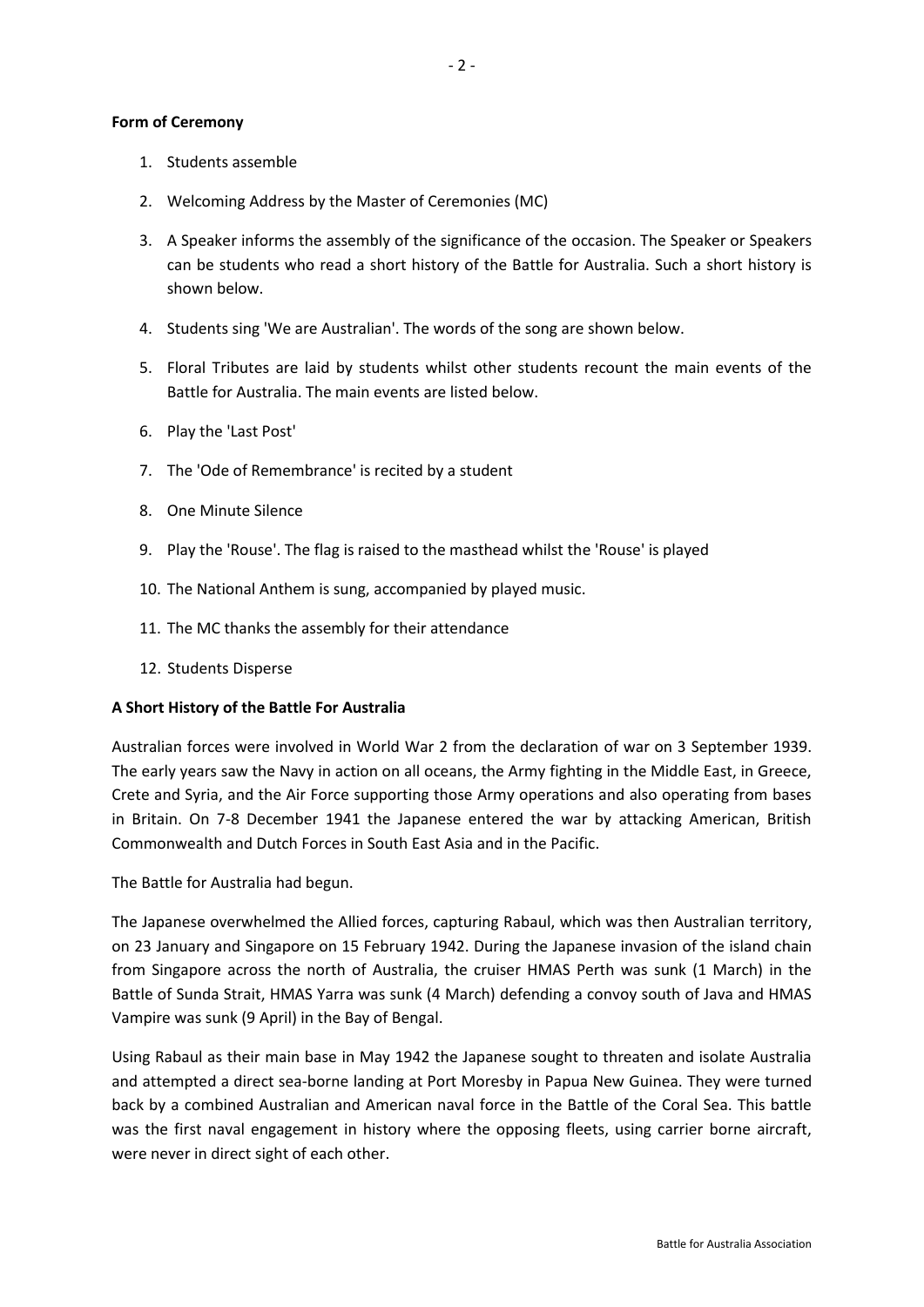The Japanese next attempted to occupy Port Moresby by landing troops on the northern coast of Papua New Guinea and by advancing over the Owen Stanley Range along the Kokoda Trail. After eight weeks of fighting (July-August 1942), with heavy casualties on both sides, the Japanese attempt was stopped by the Australians a mere 25 kilometers from Port Moresby. It took a further 18 weeks (to January 1943) for the Australians to drive the Japanese back over the Owen Stanley Range and, in conjunction with American forces, to defeat the enemy in a series of battles at Gona, Buna and Sanananda on the north coast of Papua. Throughout the battle over the Owen Stanley Range, the support of Papua New Guinea porters and stretcher-bearers, affectionately known as 'Fuzzy Wuzzy Angels', was invaluable.

To assist their forces attempting to capture Port Moresby, the Japanese made a sea-borne landing at Milne Bay on the eastern tip of Papua New Guinea in August 1942. In a fortnight's hard fighting, the defending Australian troops, supported by RAAF fighters, inflicted the war's first land defeat on the Japanese. During this and other campaigns, the Australians were supplied by ships of the Merchant Marine of several nations, the Dutch providing the largest number.

This period also saw Australia's northern towns of Broome, Darwin and Wyndham enduring enemy air attacks. Darwin was the main target, suffering repeated bombing attacks from 19 February 1942 to 12 November 1943. The city was defended by Australian, American and British fighter aircraft as well as by Australian anti-aircraft gunners and a flotilla of corvettes, one of which, HMAS Armidale, was sunk by Japanese aircraft in the Timor Sea on 1 December 1942. Australian, American and Dutch aircraft, flying from Australian bases, mounted counter strikes against the Japanese. Other attacks by Japanese aircraft and submarines were made on Sydney and Newcastle. Many merchant ships were torpedoed along the east coast of Australia.

In the meantime, in the Solomon Islands to the east of Papua New Guinea, Australian and American ships and aircraft were engaged in action. Many ships, including the Australian heavy cruiser HMAS Canberra (9 August 1942), were sunk in the fierce sea battles off Savo Island and Guadalcanal. American, New Zealand and Fijian forces cleared the enemy from Guadalcanal and surrounding islands.

In January 1943 the Japanese, having failed to capture Port Moresby, determined to render it useless as a base for Allied operations by intensive bombing. To make their bombing more effective they set out to capture the airfield at Wau which was much closer to Port Moresby than the base at Lae which they had been using. This was forestalled by flying in an Australian force in Dakota transport aircraft. In March 1943, a Japanese convoy of ships carrying reinforcements and supplies to their forces on the north coast of Papua New Guinea was almost totally destroyed by Australian and American aircraft in the Battle of the Bismarck Sea. The Japanese no longer held the initiative.

Hard fighting followed for another two and a half years, in New Guinea, the Northern Solomons, the Pacific islands and the East Indies (now Indonesia). Coordinated with Allied strikes closer to Japan, this culminated in the Japanese surrender on 15 August 1945.

The Battle for Australia had been won.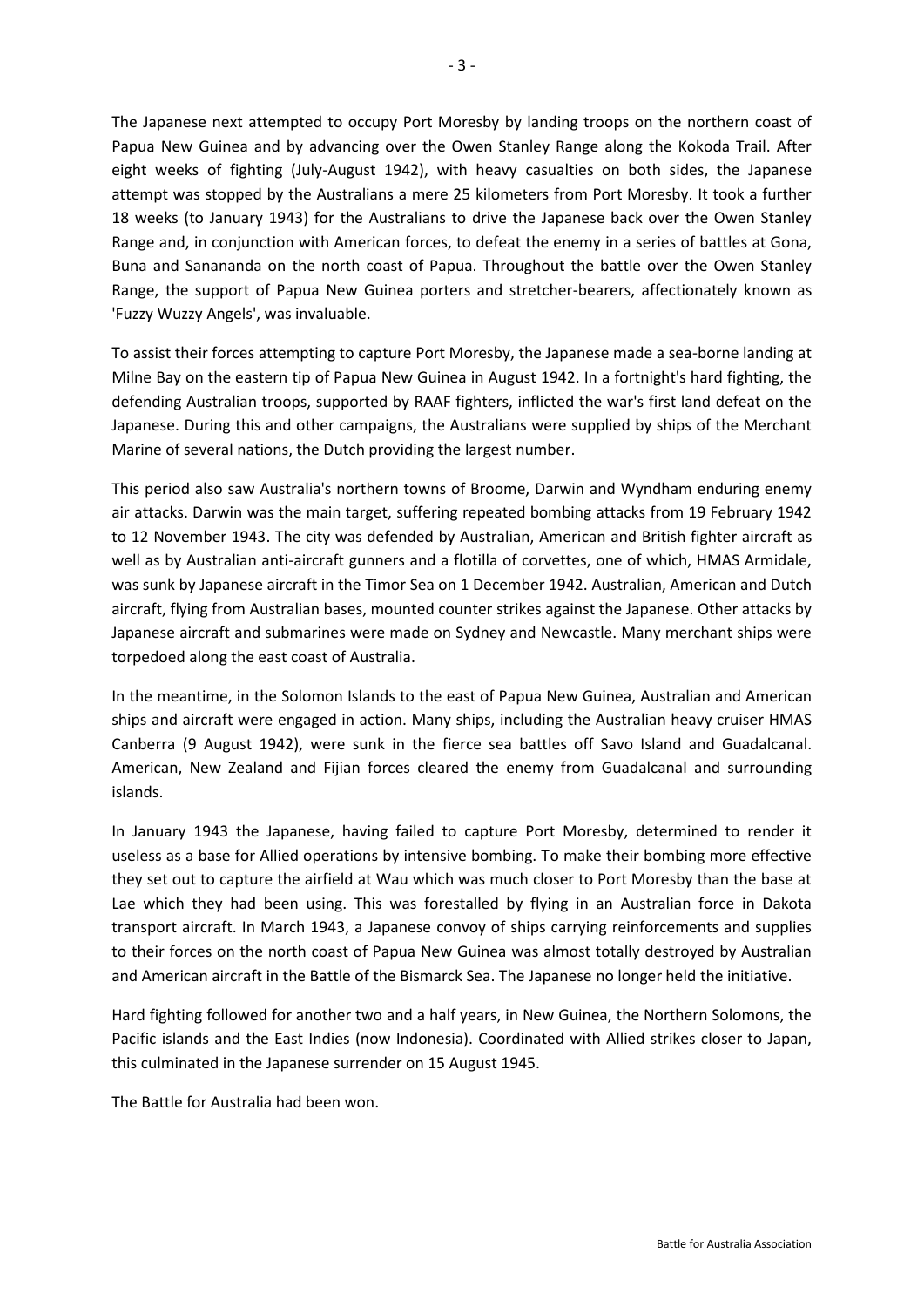## **Main Events Of The Battle For Australia**

*To be recited whilst students lay floral tributes*

## 7/8 December 1941

The Japanese attack American, Dutch and British Commonwealth forces including Australian forces in the Pacific and South East Asia.

The Battle for Australia had begun.

#### 10 December 1941

Japanese aircraft sink the British Battleship HMS Prince of Wales and the Battlecruiser HMS Repulse off the eastern coast of Malaya.

#### 23 January 1942

Japanese forces capture the port of Rabaul in New Britain, now part of Papua New Guinea

#### 15 February 1942

Malaya and Singapore fall to the Japanese. 130 000 Allied prisoners, including some 15 000 Australians became Prisoners of War

#### 19 February 1942

Japanese aircraft bomb Darwin causing over 250 deaths

#### 27 February 1942

A combined Dutch, American, British and Australian fleet fought the Battle of the Java Sea against a large Japanese force. Faced with superior numbers the Allied fleet suffered severe losses,

## 28 February 1942

The Australian Cruiser HMAS Perth and the American Cruiser USS Houston fought a large Japanese fleet in the Battle of the Sunda Strait, destroying four Japanese ships before being sunk themselves.

#### 6-8 May 1942

A combined Australian and American fleet defeat a Japanese fleet at the Battle of the Coral Sea and repelled a Japanese troop convoy carrying an invasion force bound for Port Moresby.

#### Night of 31 May 1942

Japanese midget submarines attack Sydney Harbour, sinking HMAS Kuttabul.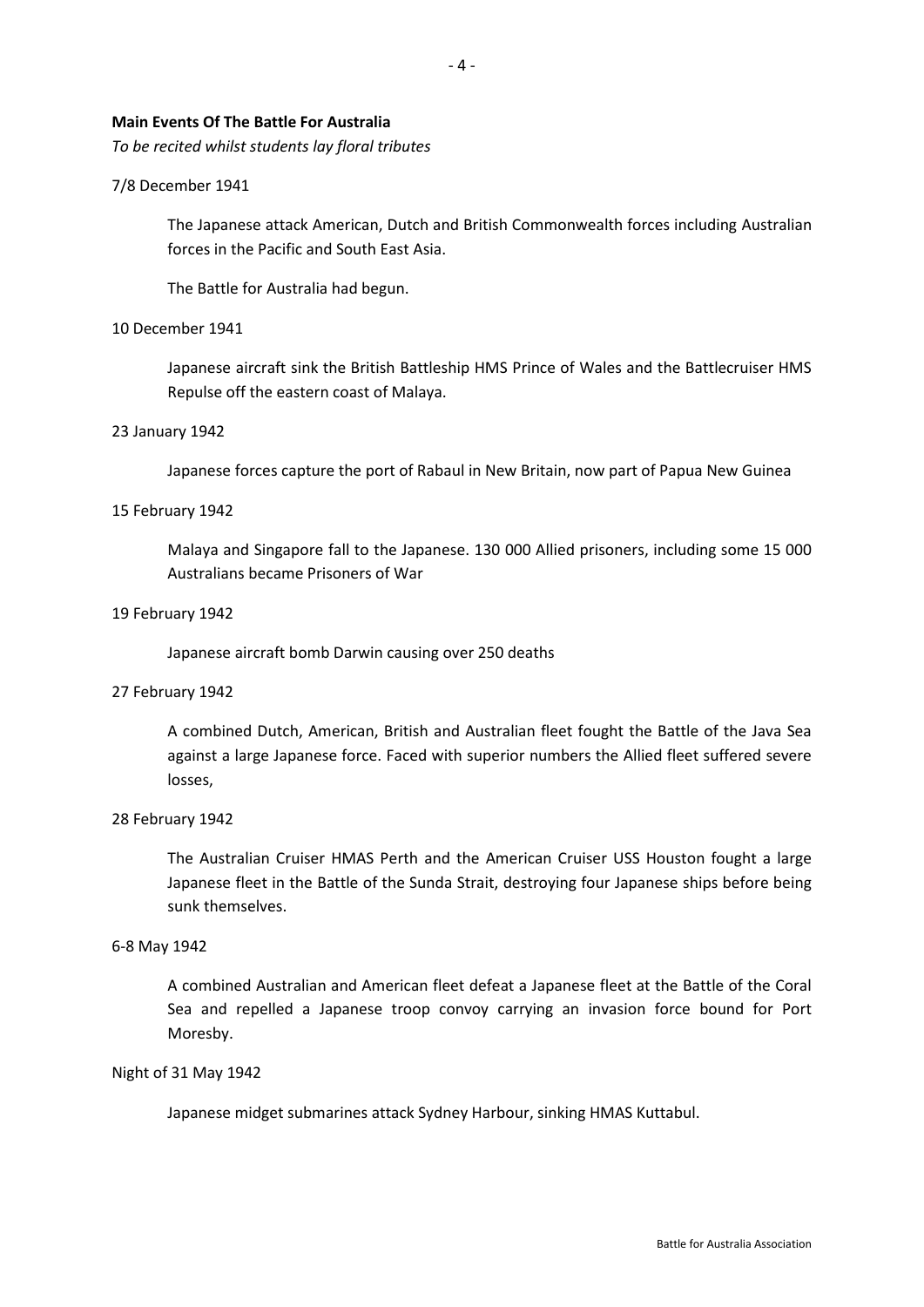#### 22 July - 16 November 1942

Although repulsed at the Battle of the Coral Sea the Japanese are still determined to capture Port Moresby. Japanese forces land on the north coast of New Guinea and advance over the Kokoda Trail towards Port Moresby. Australian forces contest the Japanese advance; the Japanese are finally halted 25 km from Port Moresby. The Australians then pushed the Japanese back to their strongholds on the New Guinea north coast

## Night of 8 August 1942

The Australian heavy cruiser HMAS Canberra along with three American cruisers sunk in the Battle of Savo Island, off the coast of Guadalcanal

#### 25 August - 5 September 1942

To support their advance along the Kokoda Trail to capture Port Moresby, the Japanese attempt to capture the airfields at Milne Bay. They are defeated in the attempt by Australian and American army forces, closely supported by RAAF aircraft.

#### 16 November 1942 - 22 January 1943

Australian and American forces capture the Japanese strongholds of Buna, Gona and Sanananda on the north coast of New Guinea

#### 29 January - 9 February 1943

The Japanese attempt to capture Wau but are stopped by Australian forces.

## 2 - 4 March 1943

RAAF and American aircraft destroy 12 ships in a Japanese convoy of 16 ships in the Battle of the Bismarck Sea

#### April - September 1943

The Wau-Salamaua campaign in New Guinea is fought, with the Australians defeating the Japanese

#### 14 May 1943

A Japanese submarine sinks the Australian Hospital Ship Centaur off the south Queensland coast.

#### 4 - 16 September 1943

Australian forces capture Lae

#### 26 September 1943

A combined Navy and army special operations team mount a successful raid on the Japanese held port of Singapore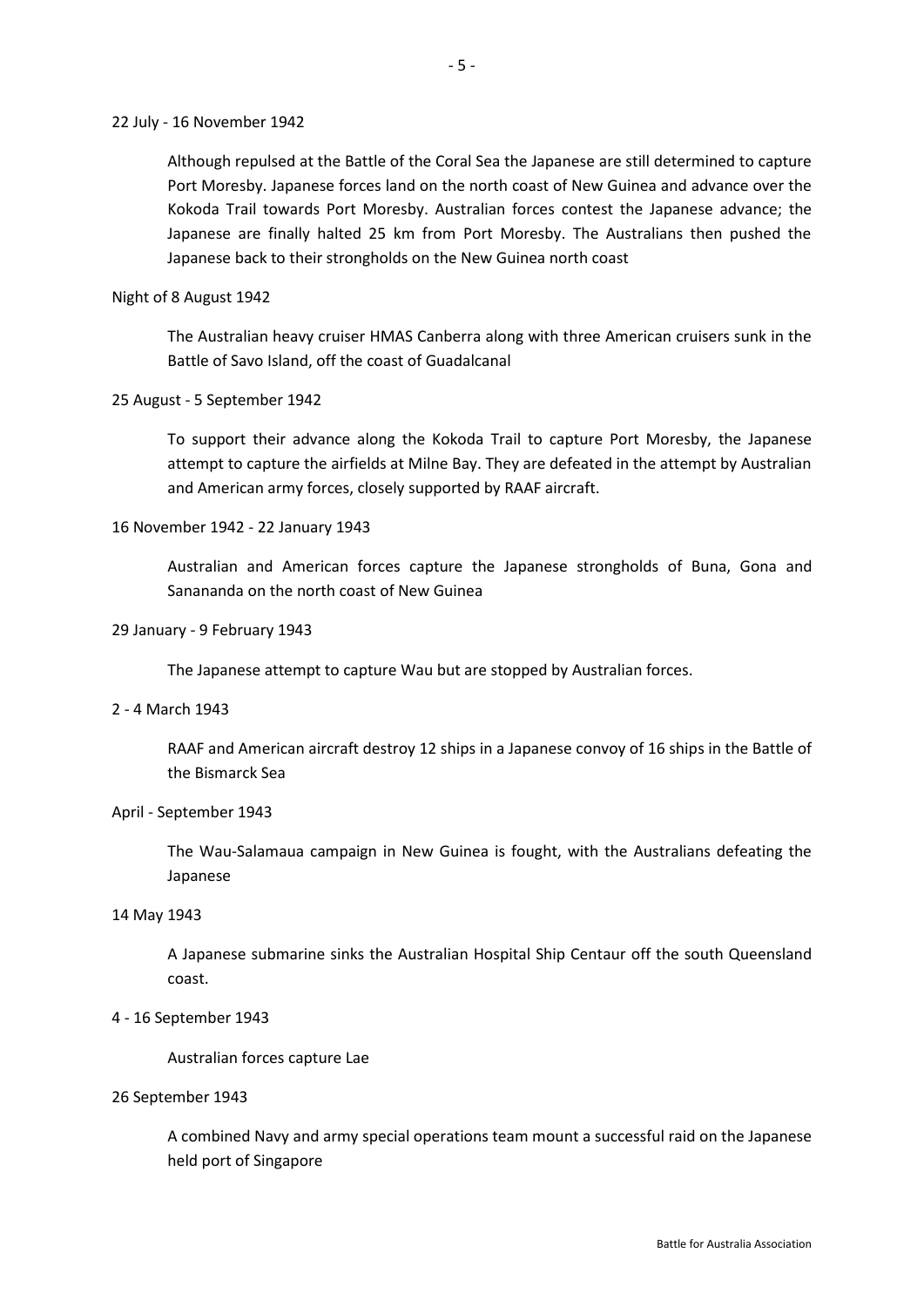#### September - November 1943

Australians defeat Japanese forces on the Huon Peninsula, New Guinea

#### October 1943 - January 1944

Australian forces continue to defeat Japanese forces in the Markham and Ramu valleys

#### 24 April 1944

Australians capture Madang, New Guinea

#### April 1944 - January 1945

Ships of the Royal Australian Navy supported American landings along the north coast of New Guinea, at Morotai, and were involved in naval actions in the American invasion of the Phillipines. During the Phillipine invasion, the Australian heavy cruiser HMAS Australia was heavily damaged by a Japanese kamikaze aircraft.

#### November 1944 - August 1945

Australian forces advanced on the island of New Britain and 'bottled up' Japanese forces at Rabaul

#### December 1944 - August 1945

Australians conducted operations against Japanese on Bougainville Island and advanced along the north coast and inland, of New Guinea from Aitape to Wewak

#### May - August 1945

Australian campaign against the Japanese in Borneo

#### 6 and 9 August 1945

Atomic bombs dropped on the Japanese cities of Hiroshima and Nagasaki.

#### 15 August

Japanese surrender unconditionally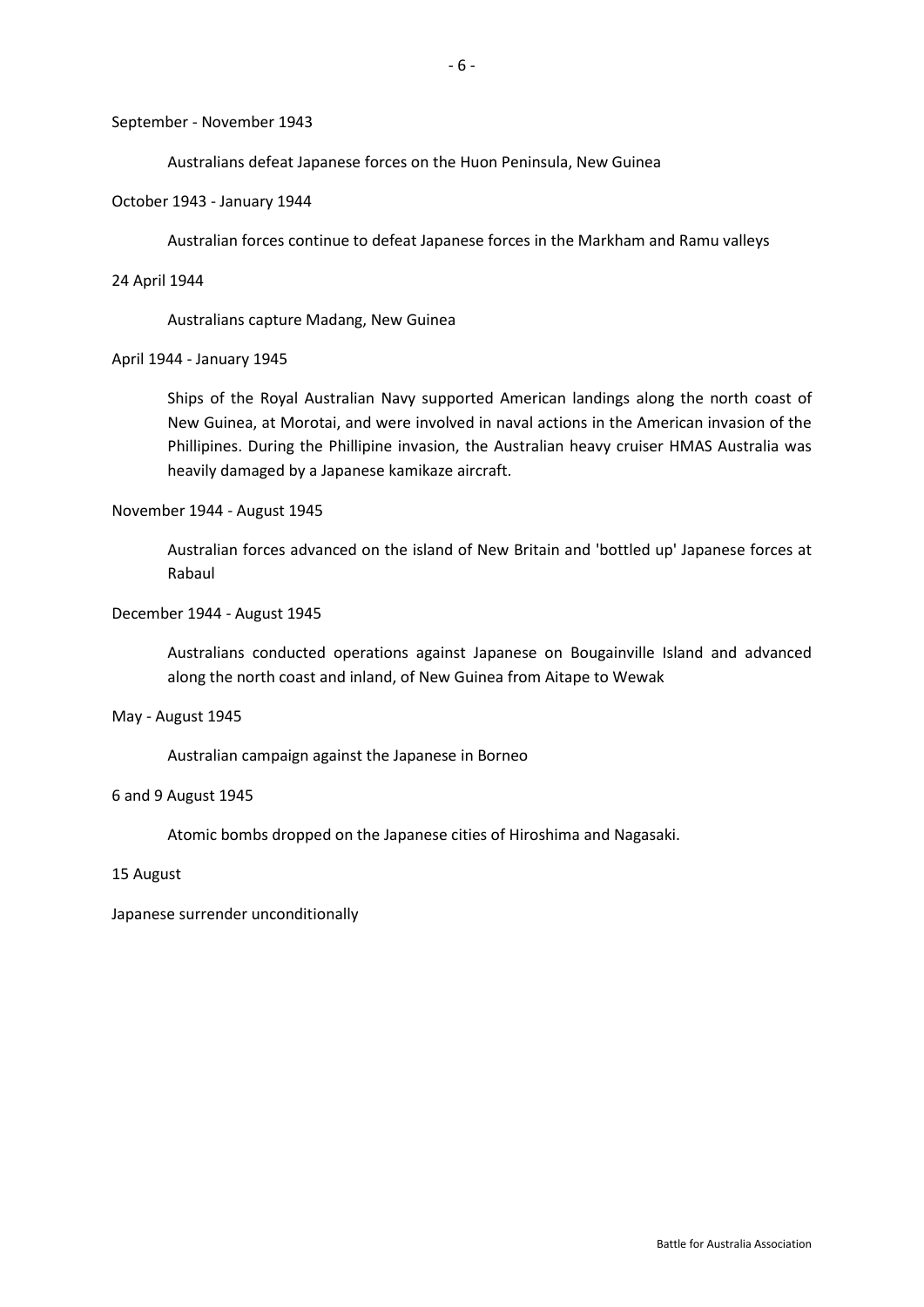#### **I am Australian**

I came from the dreamtime From the dusty red soil plains I am the ancient heart, the keeper of the flame I stood upon the rocky shore I watched the tall ships come For forty thousand years I'd been The first Australian

I came upon the prison ship Bowed down by iron chains I cleared the land, endured the lash And waited for the rains I'm a settler, I'm a farmer's wife On a dry and barren run A convict, then a freeman I became Australian

I'm the daughter of a digger Who sought the mother lode The girl became a woman On the long and dusty road I'm a child of the depression I saw the good times come I'm a bushie, I'm a battler I am Australian

I'm a teller of stories I'm a singer of songs I am Albert Namatjira I paint the ghostly gums I am Clancy on his horse I'm Ned Kelly on the run I'm the one who waltzed Matilda I am Australian

I'm the hot wind from the desert I'm the black soil of the plains I'm the mountains and the valleys I'm the drought and flooding rains I am the rock, I am the sky The rivers when they run The spirit of this great lane I am Australian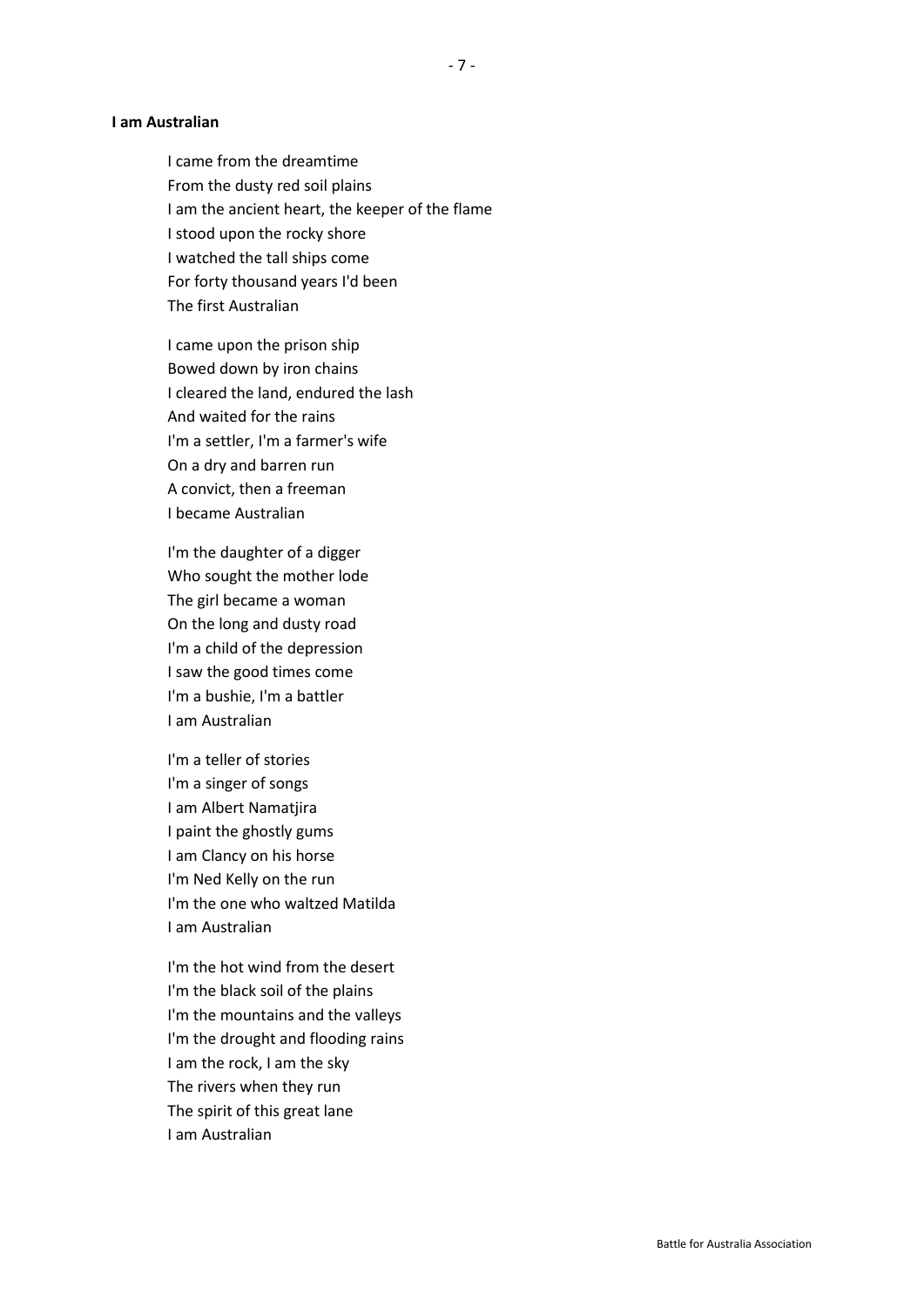*Chorus*

We are one but we are many From all the lands on earth we come We share a dream and sing with one voice I am, You are, We are Australian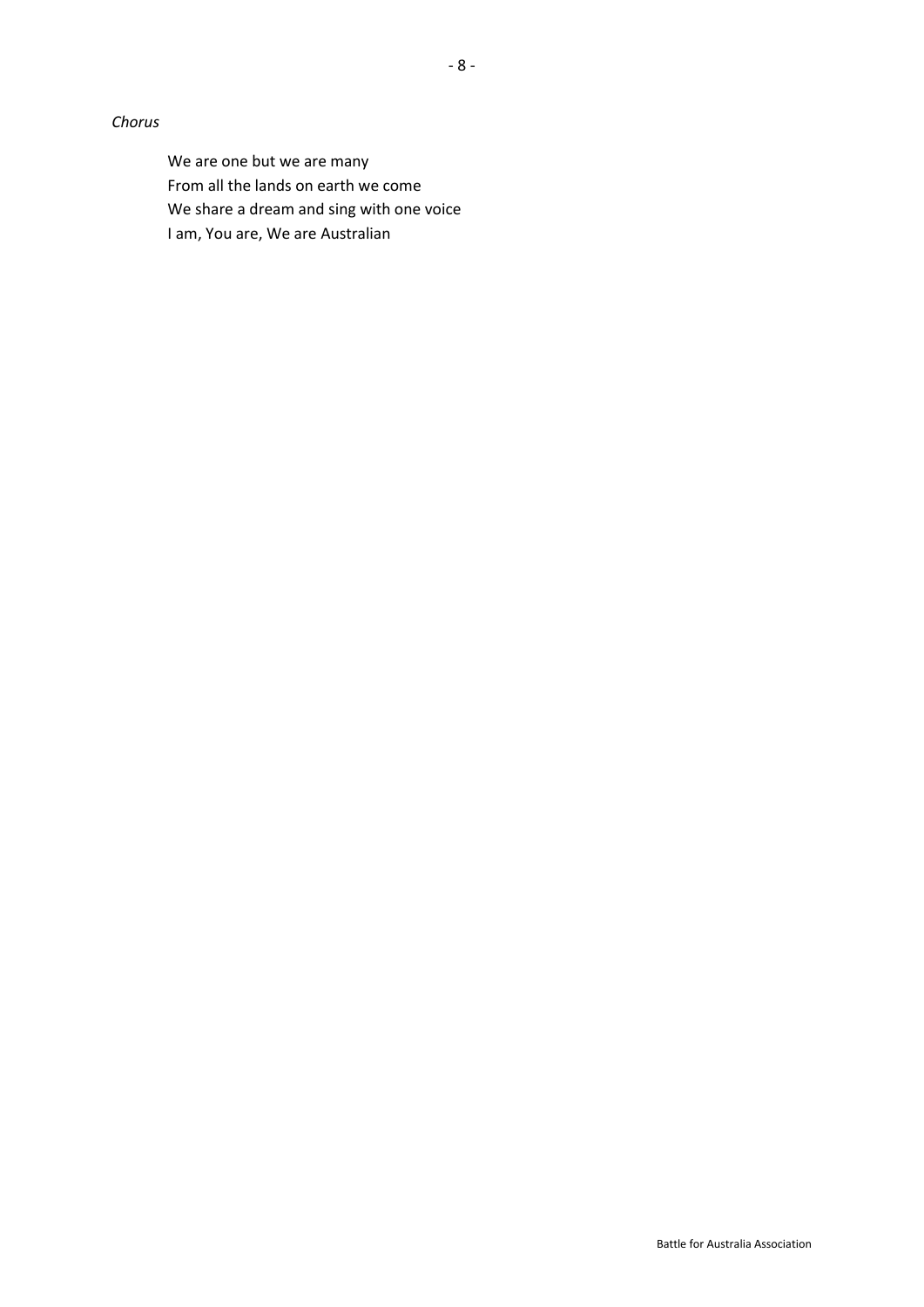# **Suggested Commemorative Ceremony**

# **For Adult Groups**

# **Introduction**

This form of the Battle for Australia ceremony has been designed to cater for adult groups. However, it should be kept in mind that the primary aim of holding Battle for Australia ceremonies is to educate the youth of Australia in the events that occurred in the Pacific War. Accordingly, every opportunity should be taken to involve young people in the ceremony wherever possible.

# **Ceremonial Support**

An assumption is made that some ceremonial support such as a band, a Guard of Honour and a catafalque party are available for this ceremony. If they are not, the reference to them in the form of ceremony can be ignored.

# **Audio Equipment**

If a band is not available, recourse can be made to using a CD player and obtaining the CD 'Lest We Forget' from the Australian War Memorial souvenir shop for a 2003 price of \$17.90. This CD contains the National Anthem, the Last Post, the Rouse and a recitation of the Ode of Remembrance. Contact details for the souvenir shop are Telephone: 02 6243 427402 6243 4274, Fax: 02 6243 4396 or Email: memorial.shop@awm.gov.au.

# **Preliminary Arrangements**

If an Australian Flag and a flagpole are available, the Flag should be set at half-mast before the ceremony starts

# **Form of Ceremony**

- 1. Participants in the Ceremony and the public seated by the designated time
- 2. The Master of Ceremonies (MC) welcomes all to the occasion and introduces the Host **Officer**
- 3. Guard of Honour and Band march onto the parade ground
- 4. Guest of Honour is greeted by the Host Officer and is escorted to the saluting dais where the Guest of Honour is accorded a salute appropriate to his rank
- 5. Guest of Honour may be invited to inspect the Guard of Honour
- 6. Guest of Honour is seated
- 7. Catafalque Party is posted
- 8. Welcoming remarks by the Host Officer
- 9. Address by the Guest of Honour or other nominated dignitary